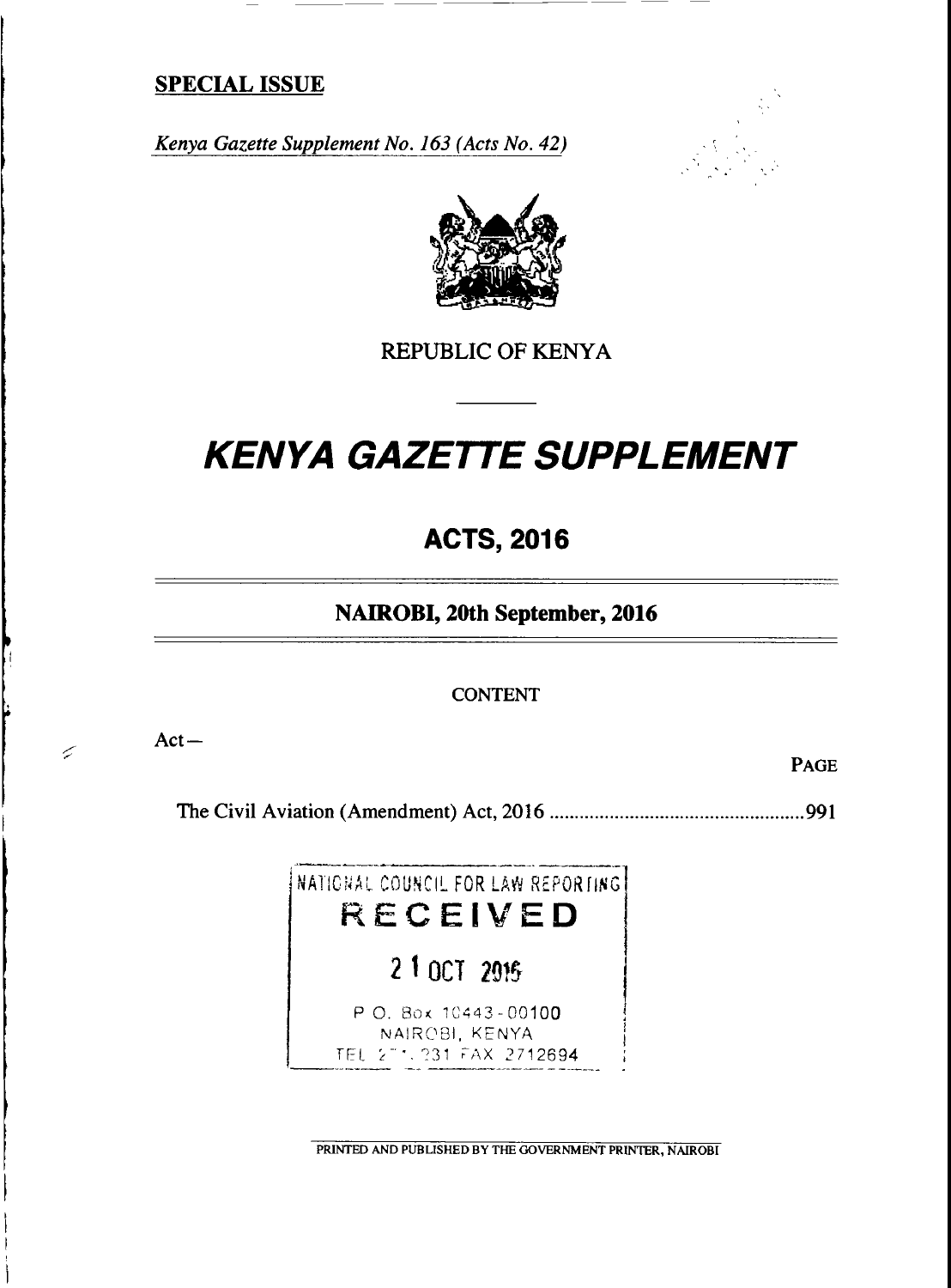Ì,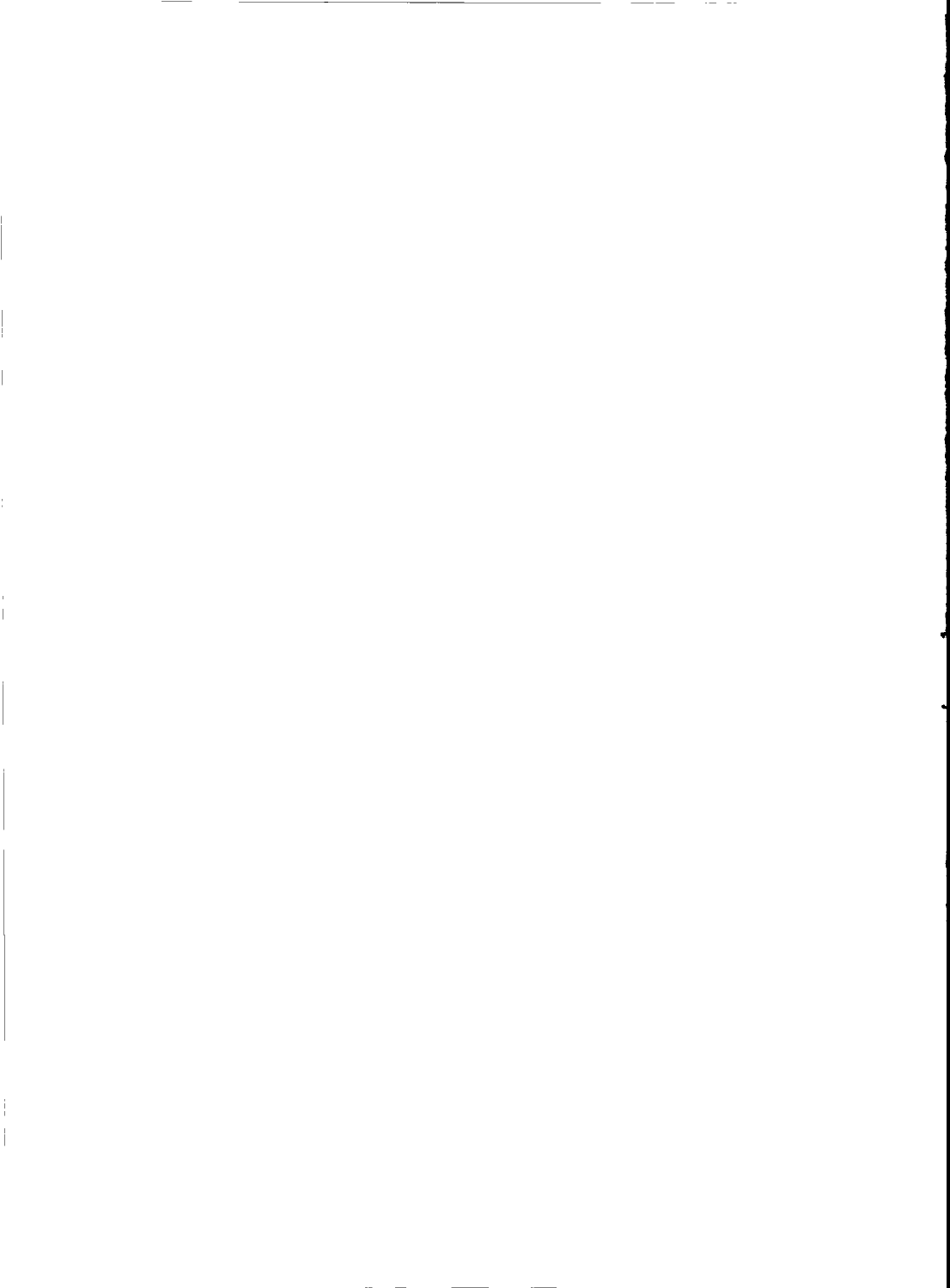## THE CIYIL AYIATION (AMENDMENT) ACT, 2016 No. 42 of 2016

Date of Assent: l3th September, 2016

Date of Commencement: 4th October, 2016

### AN ACT of Parliament to amend the Civil Aviation Act

ENACTED by the Parliament of Kenya, as follows-

1. This Act may be cited as the Civil Aviation (Amendment) Act, 2016.

2. Section 2 of the Civil Aviation Act, 2013, in this Act referred to as the "principal Act" is amendedShort title.

Amendment of section 2 of No. 21 of 2013.

- (1) in subsection  $(1)$ —
- (a) by deleting the definition of the word "Chicago Convention" and substituting therefor the following definition-

"Convention" means the Convention on International Civil Aviation, signed at Chicago on December 7, 1944 and includes-

- (a) any amendment to the Convention which has entered into force under Article 94 (a) of the Convention and has been ratified by Kenya;
- (b) any annex or amendment thereto accepted under Article 90 of the Convention; and
- (c) the international standards and recommended practices from time to time accepted and amended by the International Civil Aviation Organization pursuant to Article 37 of the Convention.
- (b) by deleting the definition of the words "inapriopriate use" and substituting therefor the following definition-

"inappropriate use" means the use of aviation safety information for a different purpose other than the purpose for which it was collected, including use of information for disciplinary, civil, administrative and criminal proceedings against operational personnel and disclosure of the information to the public;

(c) under the definition of the word "publication" $-$ 

991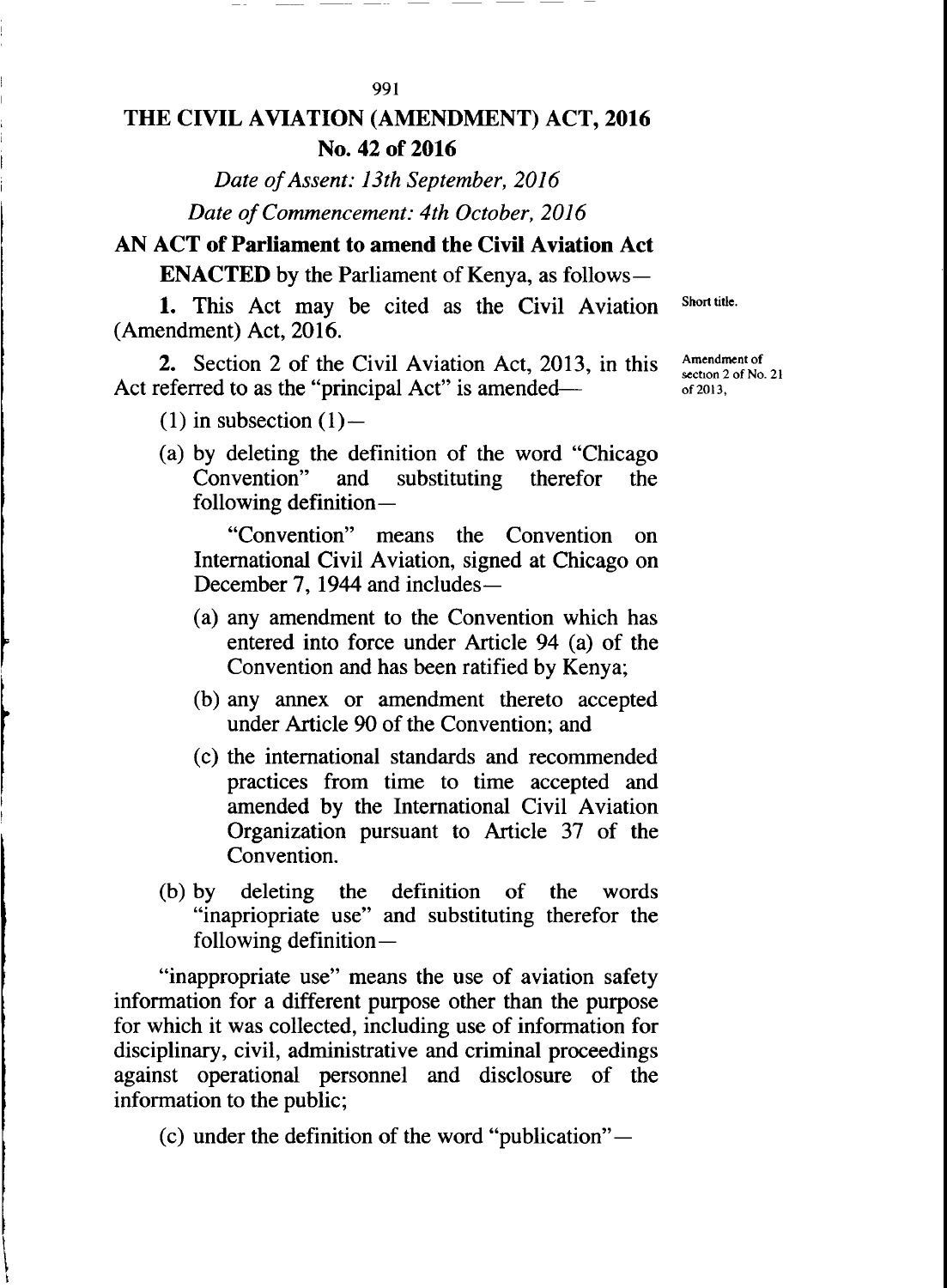- 
- (i) by deleting paragraph (e) and substituting therefor the following paragraph-
	- (e) aeronautical information circulars for aviation meteorology;
- $(ii)$  by deleting paragraph  $(f)$  and substituting therefor the following paragraph-
	- (f) manuals of procedures;
- (iii) by deleting paragraph (g) and substituting therefor the following paragraph—
	- (g) advisory circulars and orders; and
- (iv) by inserting the following paragraph immediately after paragraph  $(g)$ —
	- (h) technical standards.
- (d) by inserting the following new definitions in their proper alphabetical sequence-

"air navigation" means the process of planning and directing the progress of an aircraft between selected geographic points or over a selected route;

"air navigation facility" means any facility used, available for use or designed for use, in aid of air navigation and any other structure or mechanism having a similar purpose for guiding or controlling flight on the movement areas in the air, or the landing and take-off of an aircraft;

"aircraft piracy" means any actual or attempted seizure or exercise of control, of an aircraft within the jurisdiction of Kenya, by force, violence or by any other form of intimidation, with wrongful intent;

"Article 83 bis" means the provisions of Article 83 bis of the Convention on International Civil Aviation, 1944 (Chicago Convention);

"Article 83 bis Agreement" means an agreement between two Contracting States that have ratified Article 83 bis, in terms of which the State of Registry transfers all or some of its functions and duties to the State of the Operator;

"aviation document" means any licence, permit, certificate including a medical certificate, or other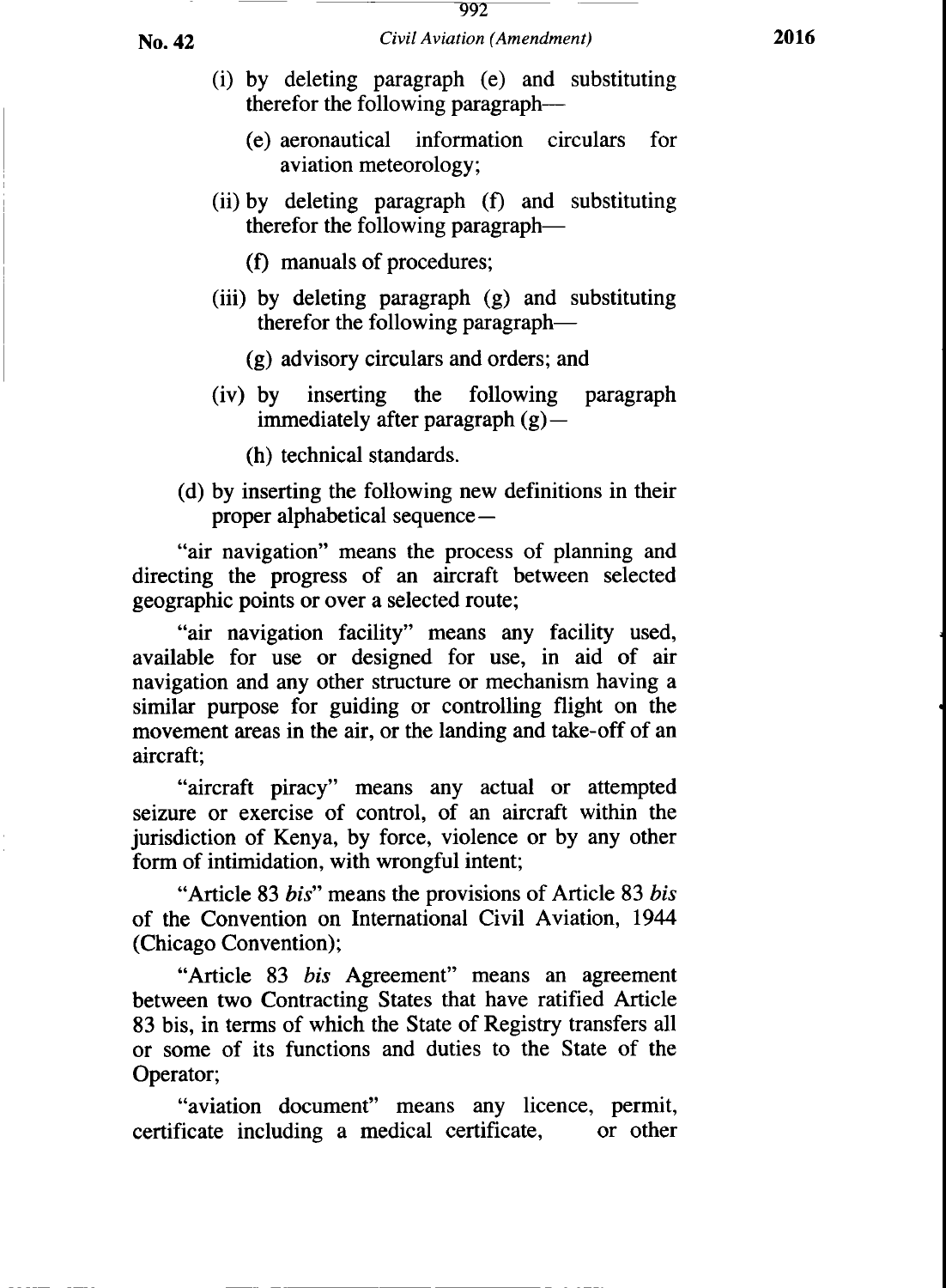document issued under this Act to or in respect of any person, aircraft, aerodrome, aeronautical procedure, aeronautical product, or aviation related service;

"civil aircraft" means aircraft other than State aircraft;

"danger area" means an airspace of defined dimensions within which activities dangerous to the flight of aircraft may exist at specified times;

"dangerous goods" means goods capable of posing risk to health, safety or property when transported by air;

"domestic air transportation" means transportation by air carried out between places in Kenya;

"Kenya aircraft" means any aircraft registered in Kenya;

"flight crew member" means licensed crew member charged with duties essential to the operation of an aircraft during a flight duty period;

"foreign aircraft" means any aircraft not registered in Kenya;

"foreign air carrier" means an air carrier, not being a Kenyan air operator engaged in commercial air transport operations within the borders or airspace of Kenya;

"in-flight" means at any time from the moment when the external doors of an aircraft are closed following embarkation until the moment when any such door is opened for disembarkation and in the case of forced landing, the flight shall be deemed to continue until the competent authorities take over responsibility for the aircraft and for the persons and property aboard,'

"international air transportation" means transportation by air between a place in Kenya and a place outside thereof, or from and to a place in Kenya with a stopping outside thereof;

"order" means a written directive of the Authority issued under this Act or regulations issued hereunder;

"prohibited area" means an airspace of defined dimensions within which the flight of an aircraft is prohibited;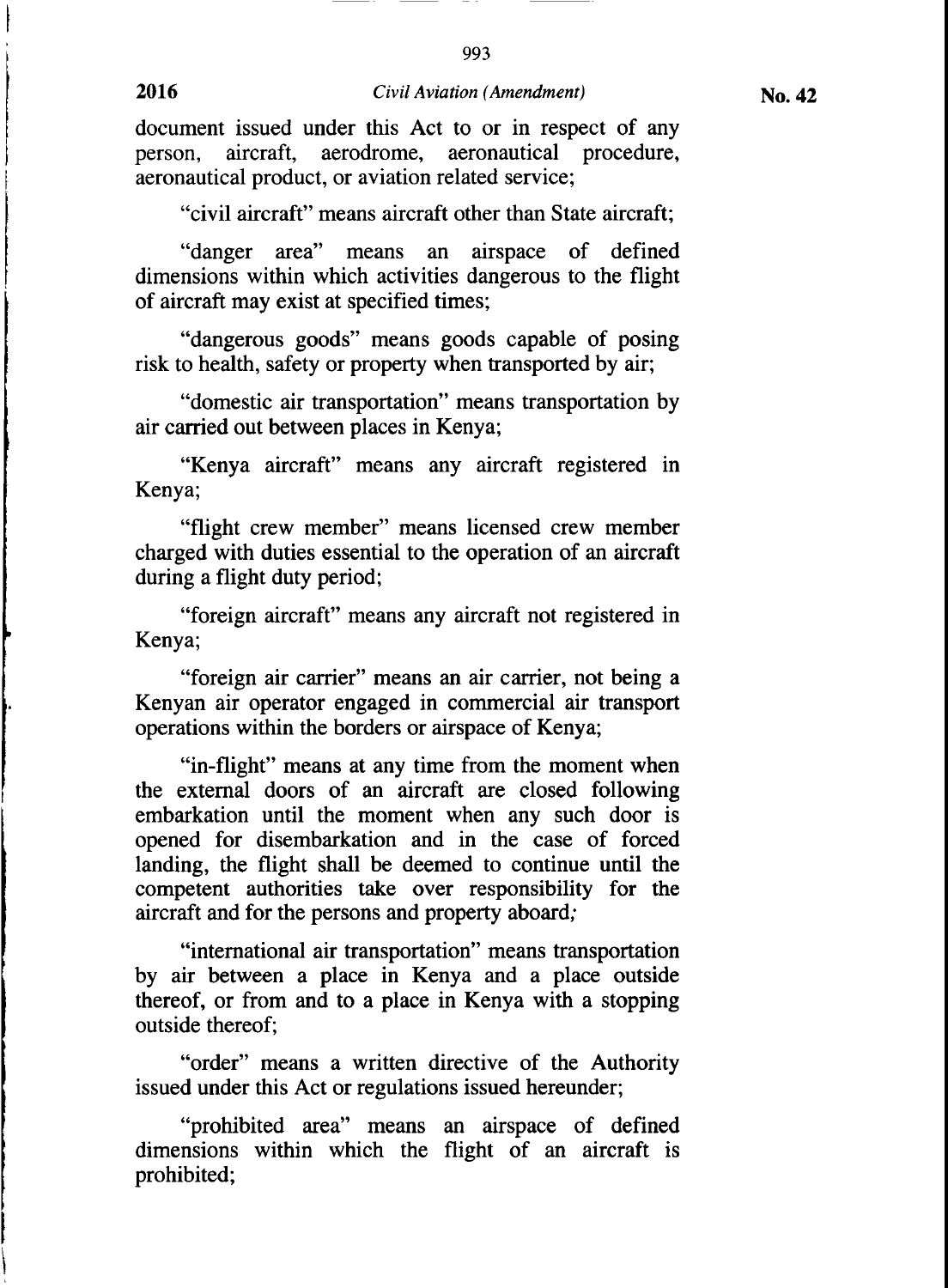"restricted area" means an airspace of defined dimensions within which the flight of an aircraft is restricted in accordance with certain specified conditions;

"unmanned aerodrome" means any aerodrome where air traffic services are not provided;

"unmanned aerial vehicle" means a pilotless aircraft which is flown without a pilot -in-command on-board and is either remotely and fully controlled from another place (ground, another aircraft, space) or programmed and fully autonomous; and

"validation" means a written acceptance by the Director-General of an action of the civil aviation authority of another State in lieu of an action that this Act assigns to the Authority.

(2) by deleting subsection (3).

- 3. Section 3 of the principal Act, 2013, is amended  $-$
- (a) by deleting subsection (1) and substituting therefor the following subsection—

(1) The provisions of this Act or any Regulations made thereunder shall, except where expressly excluded, apply to $-$ 

- (a) aerodromes used for civil aviation in Kenya;
- (b) air services established or operating in Kenya;
- (c) any aircraft registered by the Authority;
- (d) any foreign aircraft within the Kenya territory;
- (e) aviation personnel and training schools certified by the Authority;
- (f) enterprises operating in Kenya in the design, manufacture, maintenance, repair and modification of aircraft and aircraft parts or components; and
- (g) air navigation facilities and services in Kenya.
- (b) by inserting the following new subsection immediately after subsection  $(3)$  —

Amcndment of section 10 of No.21 of 2013.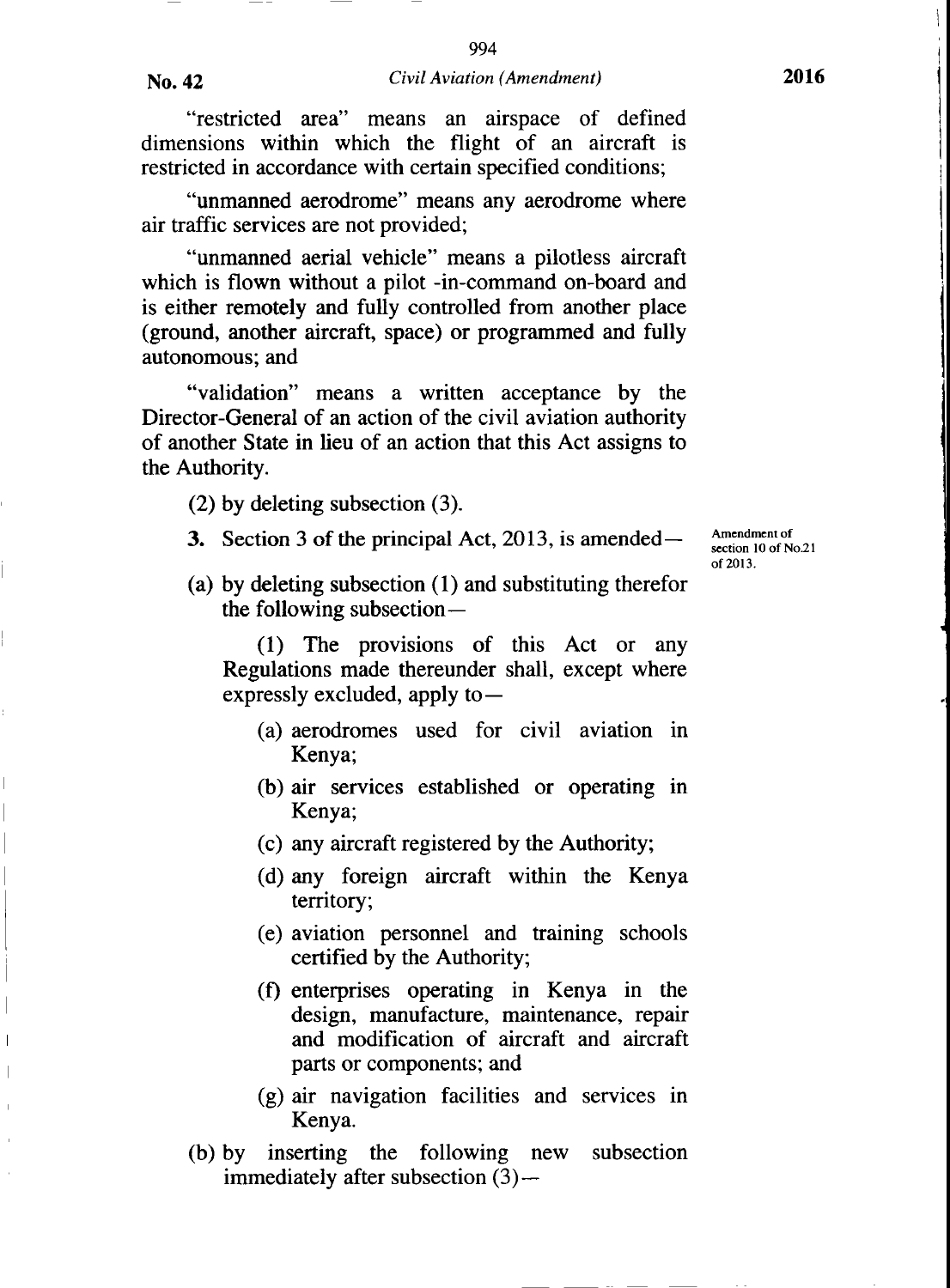995

(4) Despite the provisions of subsection (1), the Authority may, by agreement made with the appropriate foreign civil aviation authority under the Chicago Convention-

- (a) transfer to the concerned civil aviation authority of another State all or part of the Authority's responsibilities for a Kenya aircraft operated by a foreign operator; or
- (b) vest in the Authority all or part of the responsibilities of the civil aviation authority of another State for an aircraft registered by that State and operated by a Kenyan operator.

4. Section 4 of the principal Act, 2013, is amended in subsection (3) by inserting the words "and security" immediately after the word "safety".

- 5. Section 7 of the principal Act, 2013, is amended -
- (a) in subsection  $(1)$ 
	- (i) by deleting paragraph (k);
	- (ii) by deleting paragraph (x) and substituting therefor the following paragraph-
		- (x) licensing, certification, registration and surveillance of aerodromes;
	- (iii) by inserting the following paragraphs immeditaly after paragraph  $(x)$ —
		- (V) certification and surveillance of air navigation service providers;
		- (z) licensing and certification of regulated agents;
		- (aa) implementing and enforcing the provisions of this Act, regulations and directives issued hereunder and treaties to which Kenya is a party;
		- (bb) taking measures to minimize, to the extent possible, any disturbance to the public and any adverse effect on the environment from noise, vibration, atmospheric pollution or any other cause

Amendment of

Amendment of section 4 of No. 21 of 2013.

section 7 of No. 21 of 2013.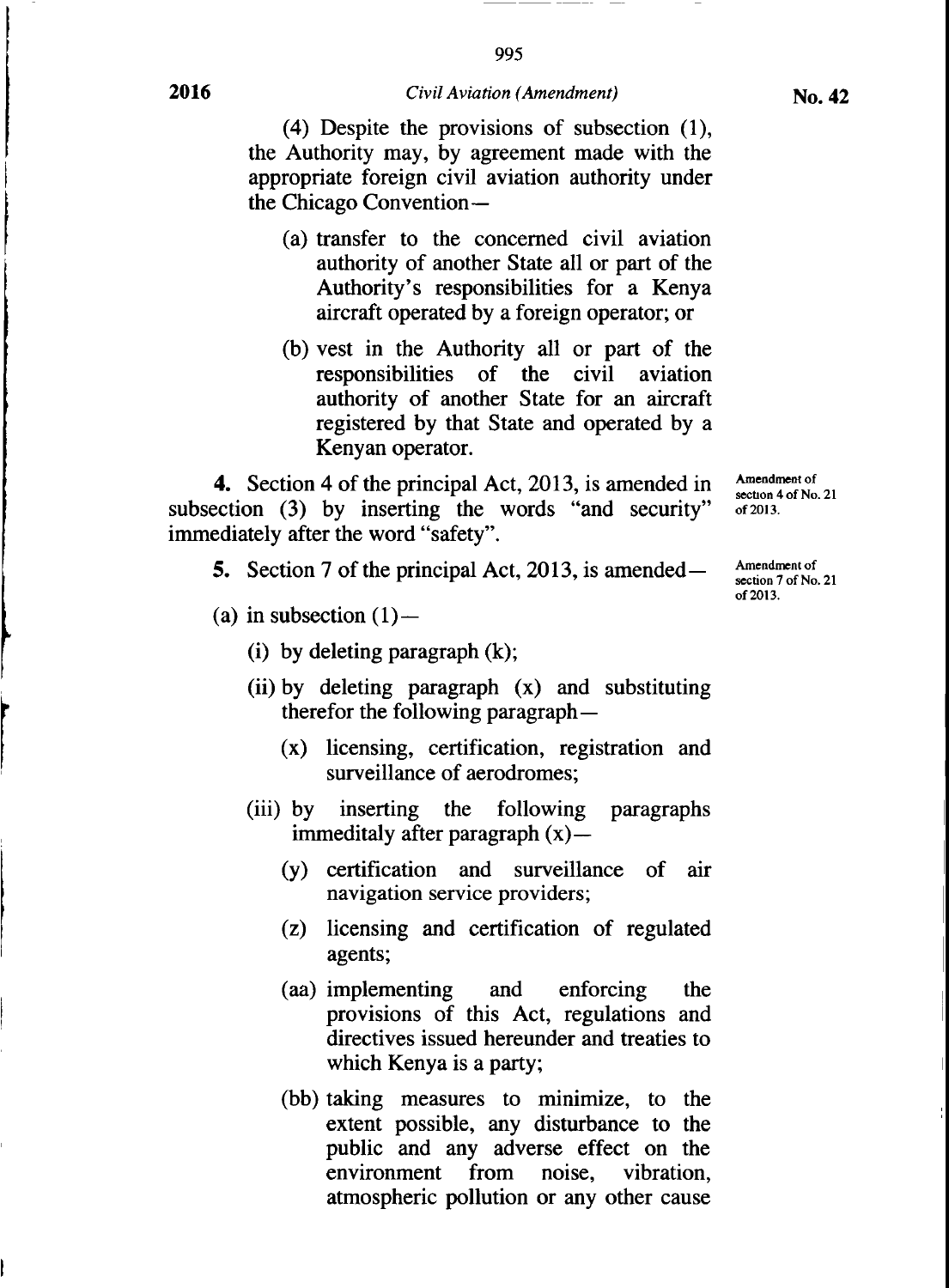attributable to the use of aircraft for the purpose of civil aviation.

- $(iv)$  by renumbering paragraphs  $(y)$ , $(z)$  and  $(aa)$ accordingly.
- (b) in subsection (4), by inserting the words "and security" immediately after the words "aviation safety".

6. Section 10 of the principal Act,2013, is amended in the marginal note by inserting the words "and security" immediately after the word "safety".

7. Section 13 of the principal Act, 2013, is amended-

(a) by deleting subsection (l) and substituting therefor the following subsection-

(1) There shall be a Board of Directors of the Authority which shall be the governing body of the Authority, consisting of-

- (a) Chairperson, who shall be appointed by the President;
- (b) the Director-General, appointed under section 19;
- (c) the Principal Secretary of the Ministry for the time being responsible for matters relating to civil aviation or his representative;
- (d) the Principal Secretary to the National Treasury or his representative;
- (e) the Principal Secretary of the Ministry for the time being responsible for matters relating to internal security or his representative;
- (f) five other persons, not being public appointed by the Secretary through a competitive process and who shall be independent upon appointment and maintain such independence during their term of service on the Board, and of whom-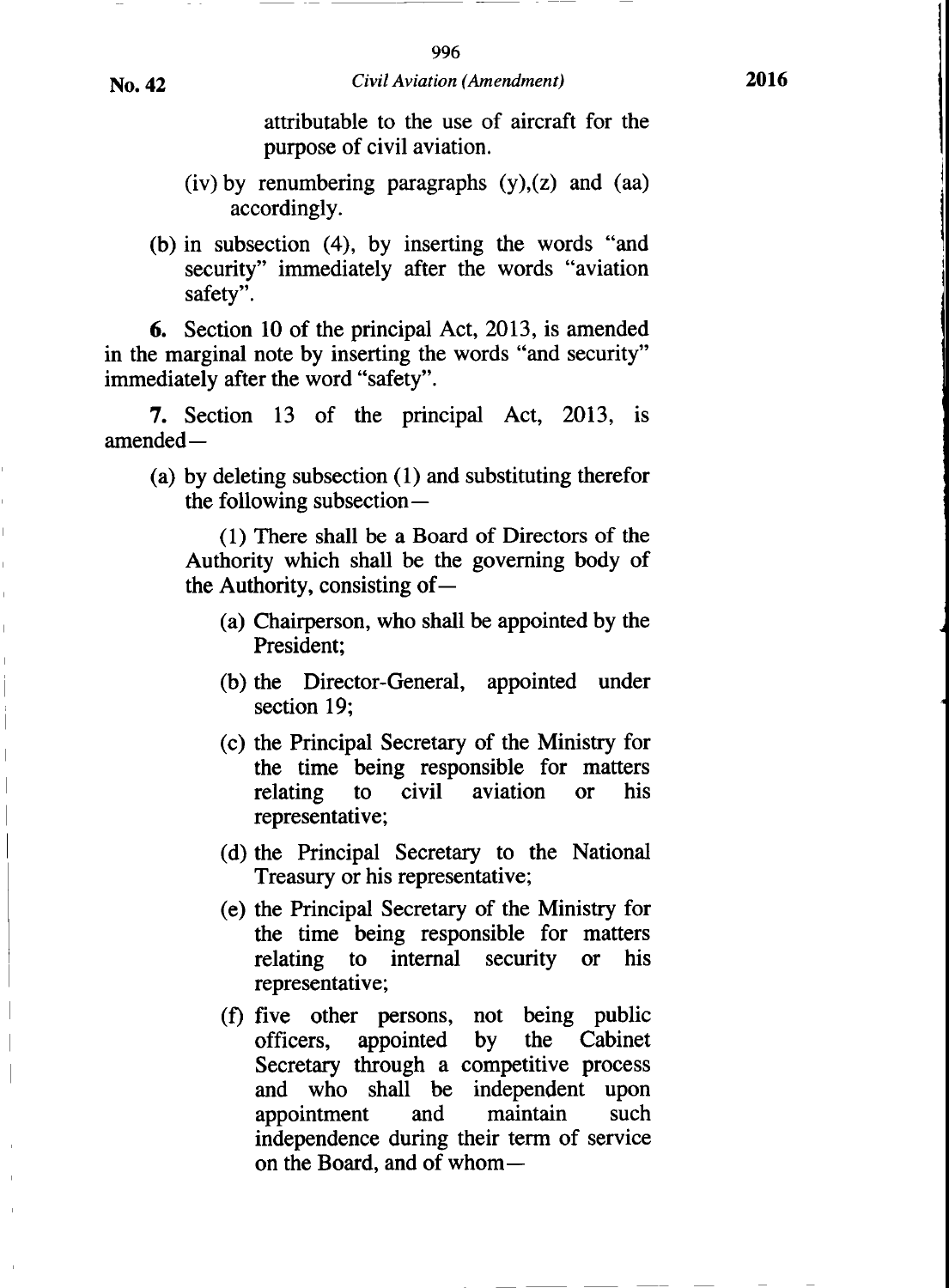- (i) two shall have demonstrable knowledge and experience in the field of civil aviation;
- (ii) one shall have qualification and expertise in financial management or accounting and be a bona fide member of a professional body regulating the accountancy or the auditing profession, and in compliance with the requirements thereof;
- (iii)one shall have demonstrable knowledge and experience in aviation law or business; and
- (iv)one shall knowledge management. have demonstrable and experience in
- (b) by inserting the following new subsection immediately after subsection  $(1)$ -

(lA) For the purposes of subsection (1), a Board member shall be considered independent if he or she $-$ 

- (a) is not in the Service of the national government or county government or of any statutory body or institution owned or controlled by the national government or county govemment and who is not connected or does not have any other relationship, whether pecuniary or otherwise, with the Authority;
- (b) has not been employed by the Authority in an executive capacity within the last five (5) years;
- (c) is not associated to an advisor or consultant to the Authority or a member of the Authority's senior management or a significant customer, operator or supplier of the Authority;
- (d) has no personal service contract with the Authority or a member of the Authority's senior management;

No.42

2016

II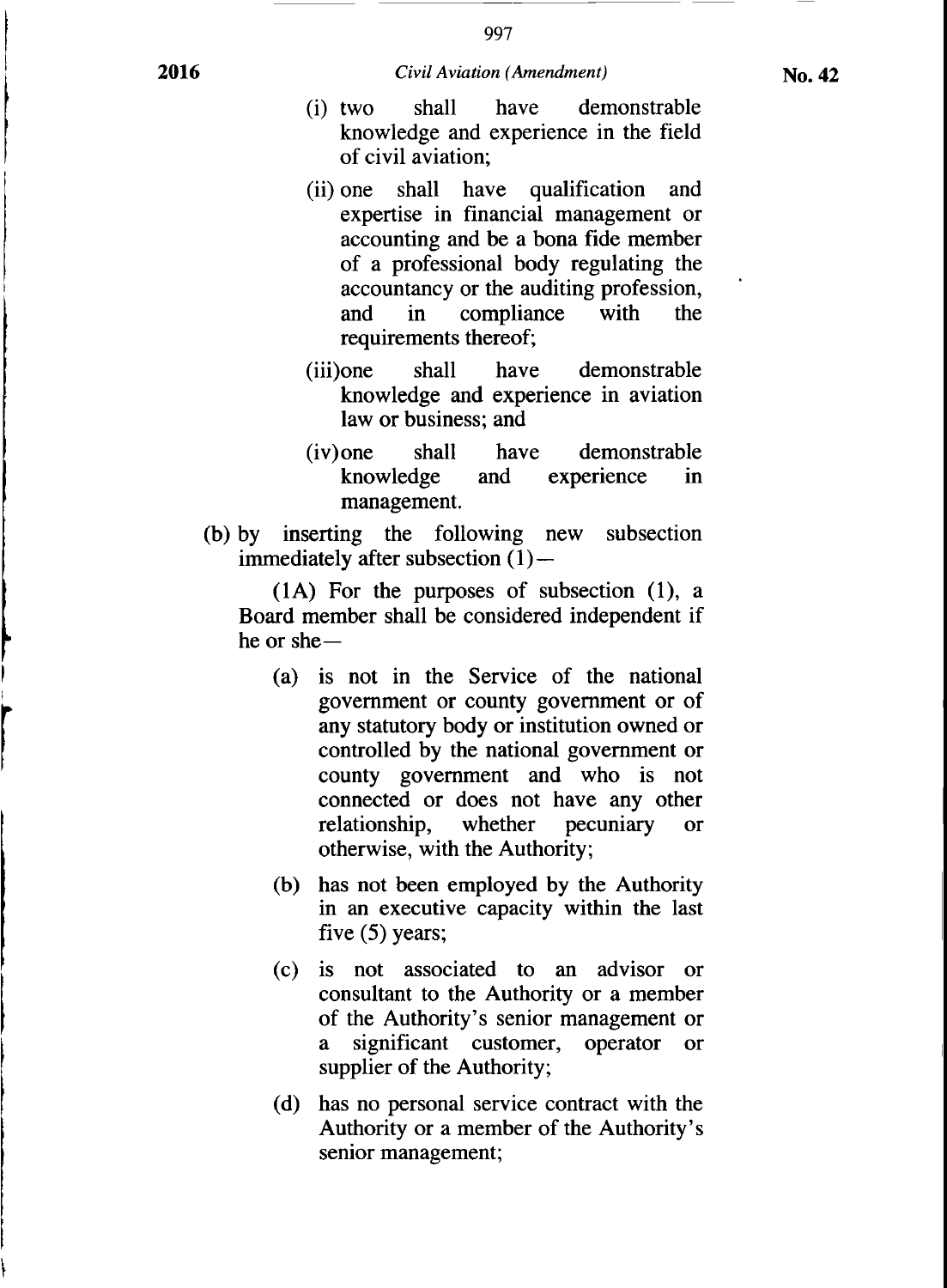- (e) is not a member of the immediate family of any person described herein.
- (c) in subsection (3), by deleting the expression " $(1)(g)$ " and substituting the expression " $(1)(f)$ ";
- (d) in subsection  $(4)$ 
	- (i) by deleting the expression "(g)" and substituting therefor the expression "(f)"; and
	- (ii) by inserting the words "subject to <sup>a</sup> favourable evaluation" at the end of the sentence.
- (e) in subsection (5), by deleting the expression " $(g)$ " and substituting the expression "(f)".

8. The principal Act, 2013, is amended by inserting the following new section immediately after section 13-

Conflict of interest.

13A. (1) The Chairperson or a member of the Board, who has a direct or indirect personal interest in a matter being considered or to be considered by the Board, shall as soon as reasonably practicable after the relevant facts concerning the matter have come to their knowledge, disclose the nature of such interest.

(2) A disclosure of interest made under subsection (l) shall be recorded in the minutes of the meeting and the Chairperson or a member shall not take part in the consideration or discussion on or vote during any deliberations on the matter.

(3) A person who fails to make the requisite disclosure under this section commits an offence.

(4) A member of the Board shall excuse himself or herself from proceedings before the Board in which he or she has apparent or perceived conflict of interest.

**9.** Section 19 of the principal Act, 2013, is amended $-$ 

(a) in subsection (4), by deleting paragraph (c) and substituting therefor the following paragraph -

Insrtion of new section 13A in No. 2l of 2Ol3

Amendment of section 19 of No. 2l of2013.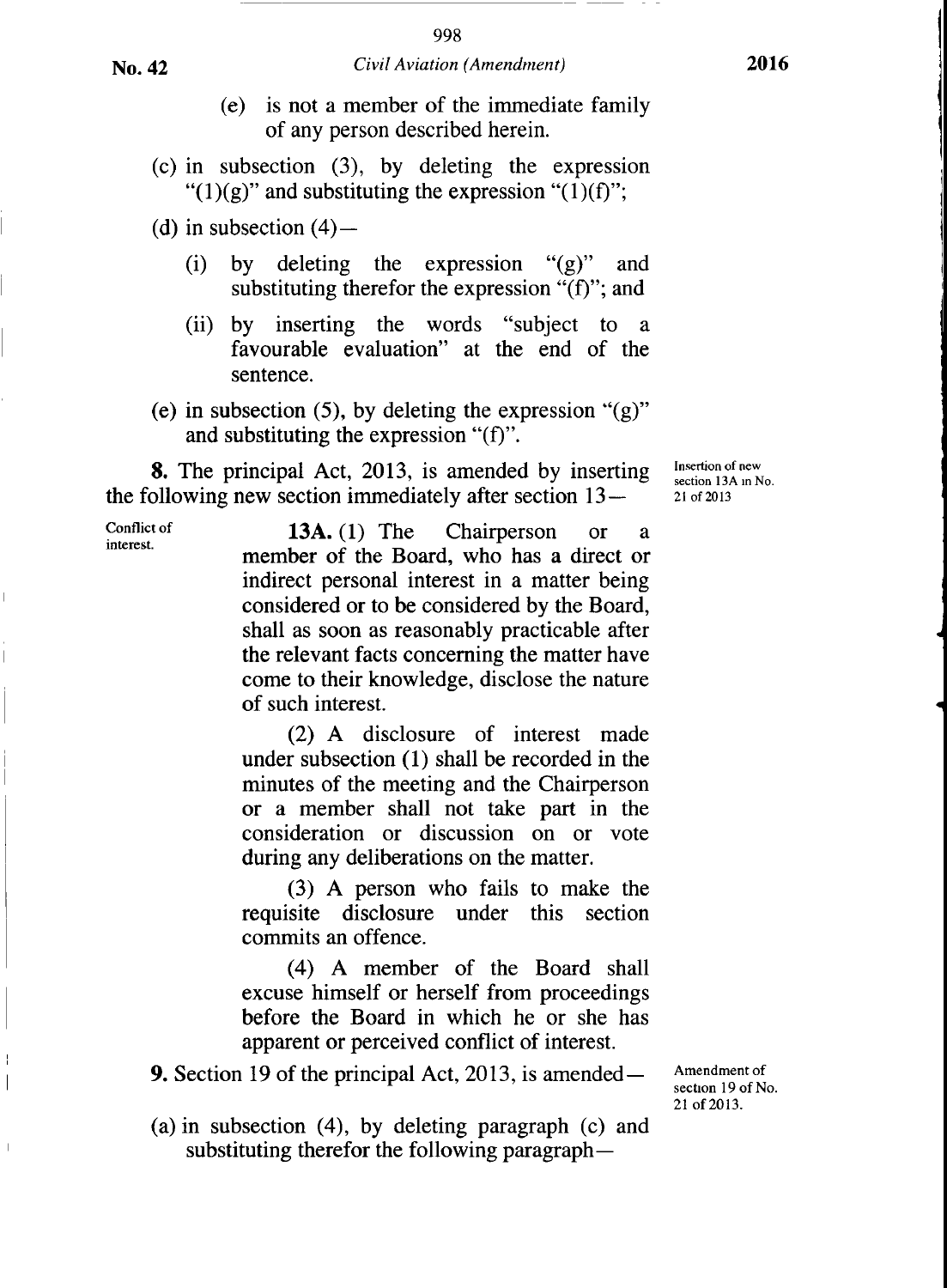- (c) possesses management and technical experience in the field of civil aviation of not less than ten years;
- (b) in subsection (5), by deleting the expression "three" wherever it appears and substituting therefor the expression "four".

10. Section 20 of the principal Act, 2013, is Amendment of amended— $\frac{20}{\text{cm}}$  of the principal Act,  $\frac{2013}{\text{cm}}$ , is section 20 of No.

- (a) in subsection  $(2)(f)$ , by inserting the word "of" immediately after the word "purpose"; and
- (b) by inserting the following new subsection immediately after subsection  $(2)$ -

(3) Without limiting the the powers of the Director-General as provided for under subsections (1) and (2) of this section, the Director-General-

- (a) shall exercise the powers and duties of the Authority specified under section 7 of this Act;
- (b) shall establish a safety oversight system which shall be implemented in accordance with-
	- (i) the provisions of this Act and Regulations made thereunder;
	- (ii) the State system and functions of the Authority;
	- (iii) technical guidance of qualified technical personnel, tools and provision of safetycritical information;
	- (iv) licensing, certification, authorization or approval obligations;
	- (v) surveillance obligations;
	- (vi) the resolution of safety concerns;
- (c) shall search any aircraft for compliance with documents stipulated under the Chicago Convention;
- (d) shall prohibit an aircraft from flying until an unsafe condition is rectified;
- (e) shall prohibit a person from exercising the privileges of any aviation document;

No. 42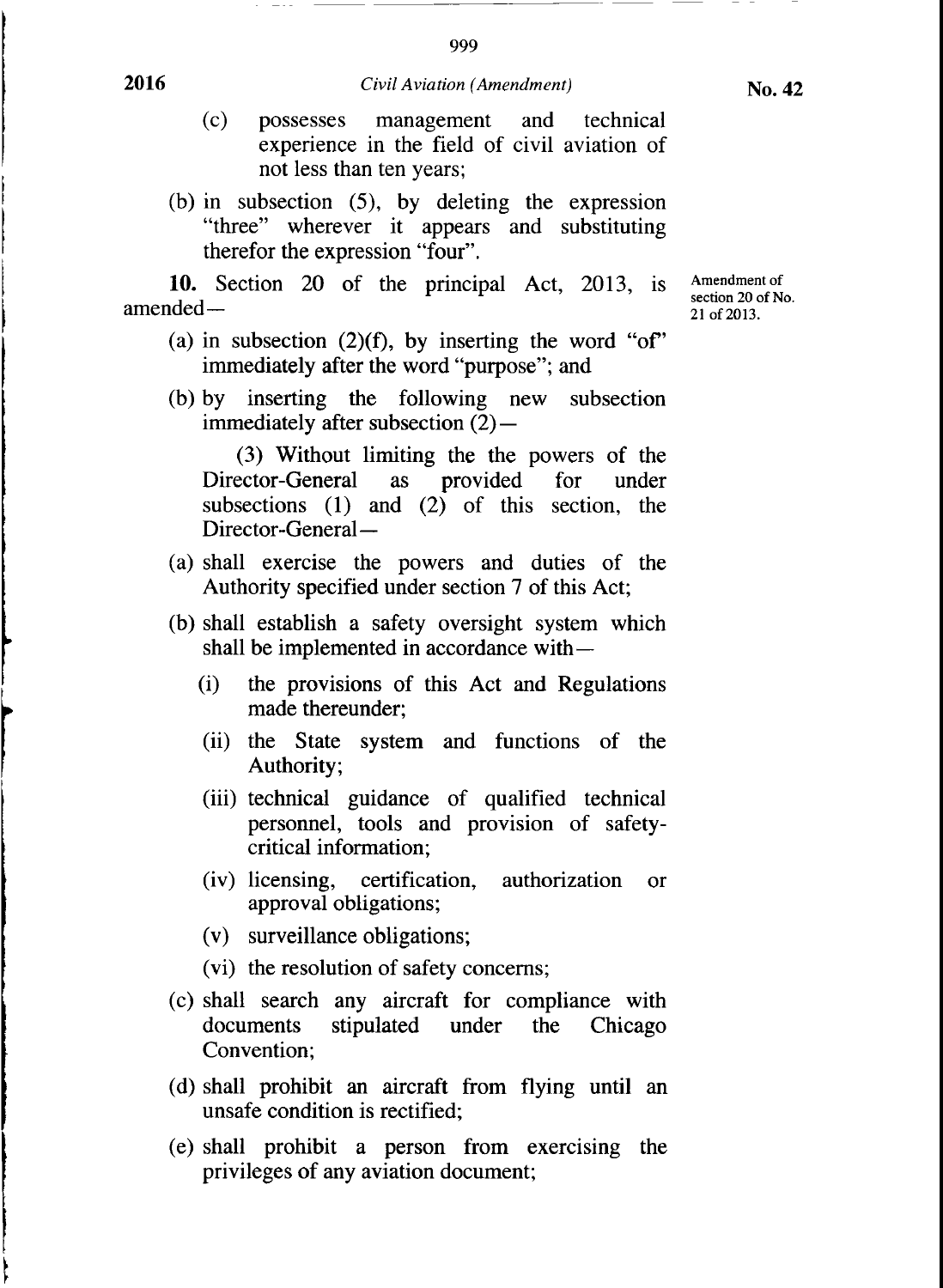#### No. 42 Civil Aviation (Amendment)

- $(f)$  shall suspend, revoke or vary the privileges of any aviation document or any other authorisation issued by the Authority;
- (g) shall impose operating restrictions and sanctions on the operators or holders of aviation documents in the event of non-compliances with approval, licensing and certification requirements or unresolved safety and security deficiencies or concerns;
- (h) shall determine the technical and financial capability of a prospective operator to conduct the proposed operations;
- (i) shall, where he or she believes on reasonable grounds that an unsafe condition exists in any aircraft or aeronautical product and may, by notice in writing, issue an airworthiness directive in respect of aircraft or aeronautical products, as the case may be, of that design; and
- 0) may prohibit a foreign registered aircraft from flying if a major defect or damage is found whilst within Kenya.

11. Section 27(1) of the principal Act, 2013, is  $\frac{\text{Amendment of}}{\text{section 27 of No.}}$ amended by deleting paragraph (f) and substituting therefor  $\frac{\text{secum }27.6}{21.612013}$ the following paragraph-

(f) money collected under the Air Passenger Service Charge Act and from any other source.

12. Section 30(3) of the principal Act, 2013, is amended in paragraph (a) by inserting the words "and security" at the end of the sentence.

13. The principal Act, 2013, is amended by inserting the following new sections immediately after section  $35-$ 

Amendment of section 30 of No. 2l of 2O13.

Insertion of new sections 35A , 35B and 35C in No. 21 of 2013.

Fund.

35A. There is established a Fund to be known as the Kenya Civil Aviation Authority Fund (hereinafter referred to as "the Fund").

358. There shall be paid into the Fund-

> (a) a prescribed portion of the proceeds from the charge collected under the Air Passenger Service Charge Act;

Establishment of

Sources of Fund.

Cap.475.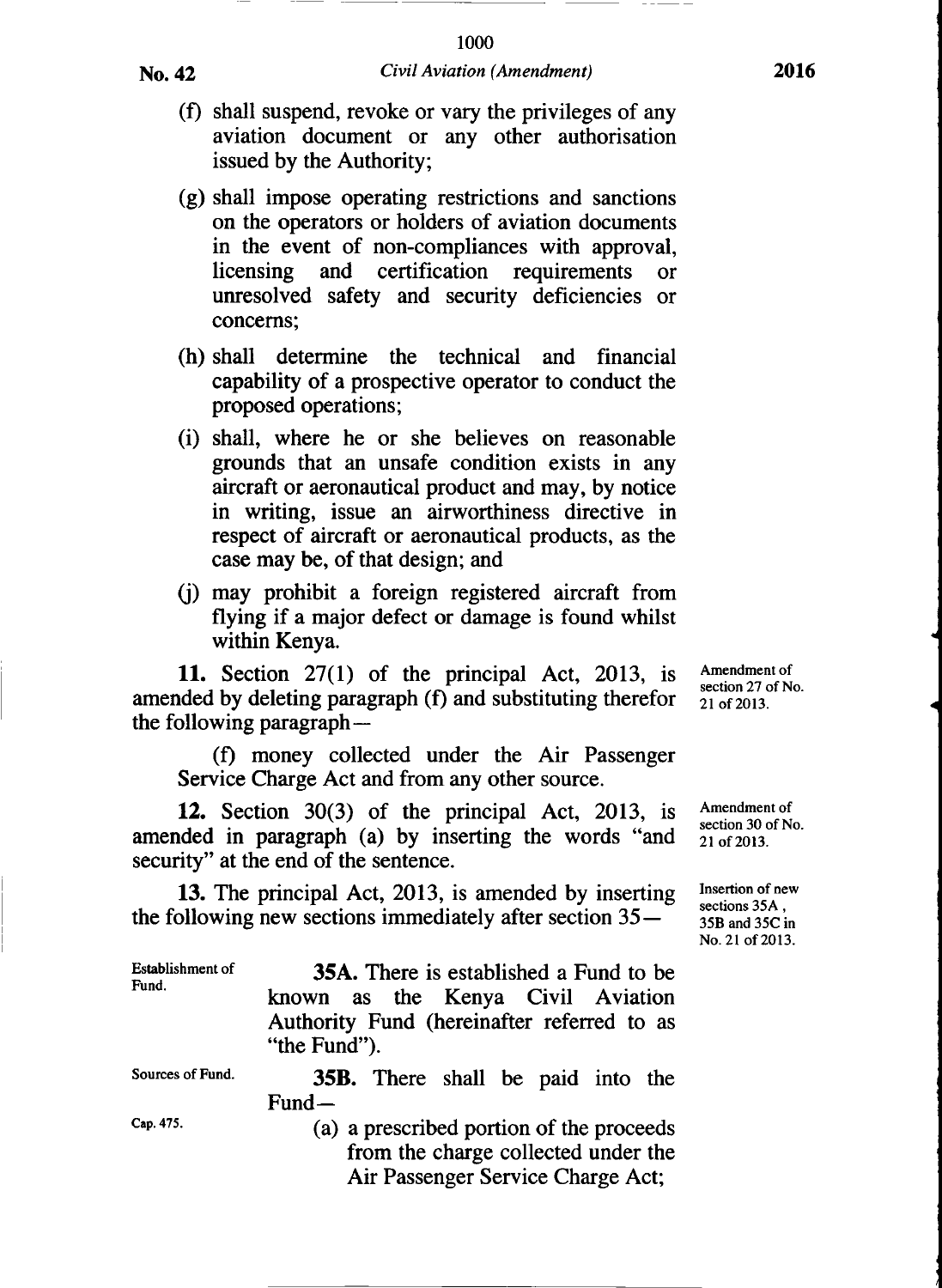- (b) any monies appropriated by Parliament for the purposes of the Authority;
- (c) the rates, charges, dues, or fees levied by the Authority under this Act;
- (d) such sums as may be payable to the Authority pursuant to this Act or any other written law, or pursuant to any gift or trust; and
- (e) all moneys from any other sources provided for or donated or lent to the Authority.

Payments out of the Fund 35C. There shall be paid out of the Fund any expenditure incurred by the Authority in the exercise of its powers or the performance of its functions under this Act.

14. The principal Act, 2013 is amended by repealing Repeal and section 39 of the Act and replacing therefor the following section  $\frac{1}{2}$  of  $2013$ .  $\text{section} \rightarrow \text{21 of 2013.}$ 

Inspection of **39.** (1) The Director-General shall Aricraft, Aerodromes, inspectdocuments.

- (a) any aerodrome used for civil aviation operations; or
- (b) any premises or facilities of <sup>a</sup> holder of aviation document issued by the Authority; or
- (c) any Kenyan registered aircraft wherever it may be, for reasons of aviation safety and security, economic regulation, facilitation, aviation consumer protection or for any other reasons for which the Authority is established; or
- (d) any aircraft and crew of any other state whilst in Kenya.

(2) ln the performance of the functions under this section, the Director-General

2016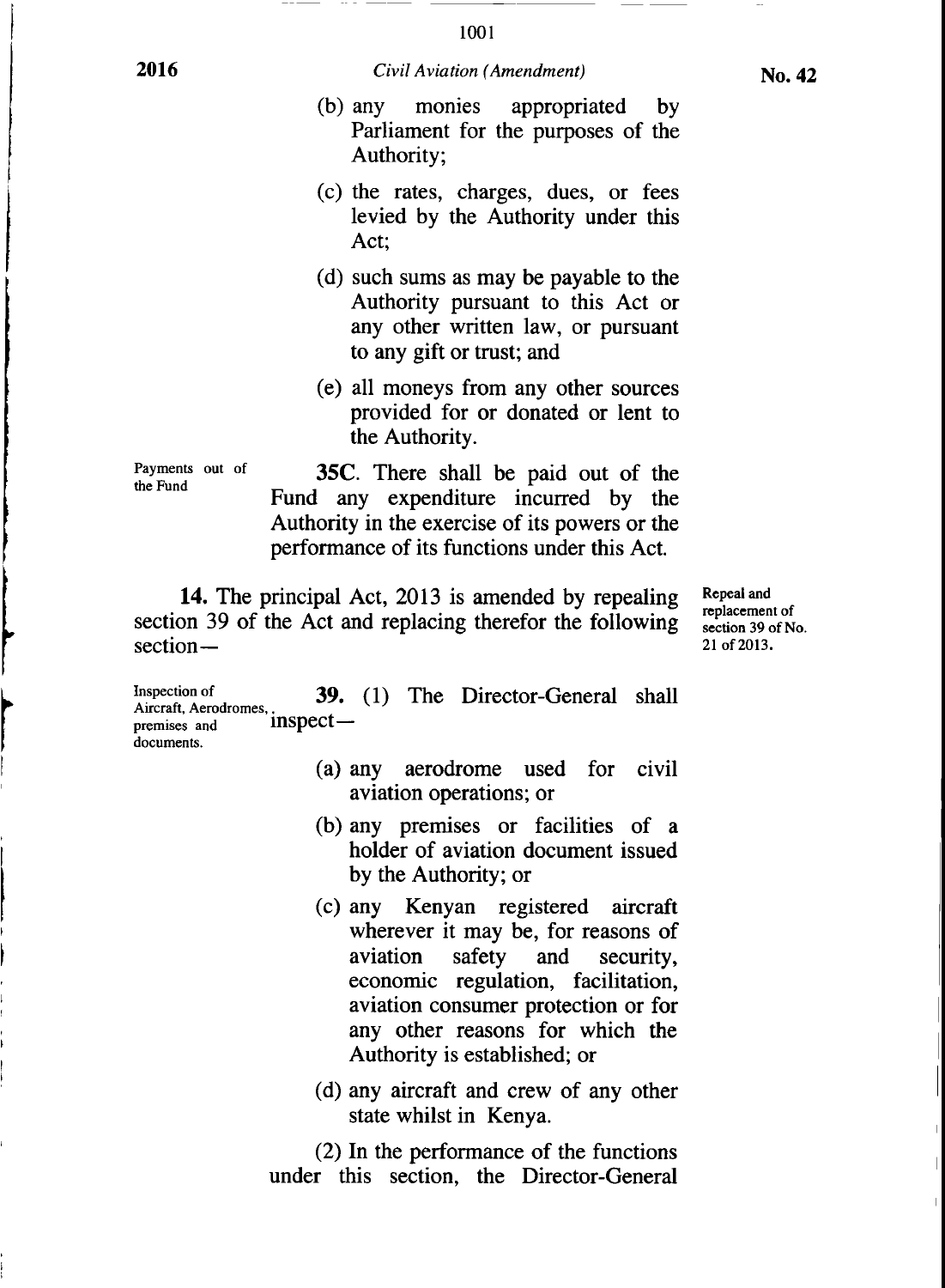shall have unhindered access to aerodromes, premises of a holder of aviation document, any aircraft wherever it may be, any aviation facilities and installations, and to any records or related documents, information and explanation that may be required.

15. The principal Act, 2013, is amended by inserting Insertion of new the following new sections immediately after section  $39-$  lines  $39<sub>rs</sub>$ ;

39D in No. 21 of 2013.

Investigation and Enforcement

39A. (1) The Director-General shall have power to carry out investigations into complaints, occurrences, save for accidents and serious incidents, after due notice to the person eoncerned.

- $(2)$  A complaint may be  $-$
- (a) filed with the Director-General by any person in writing; or
- (b) initiated by the Director-General on any matter, with respect to an action committed or omitted by any person in contravention of any provision of this Act or its regulations for investigation and appropriate action.

(3) The Director-General shall have the same power to proceed with an investigation of a complaint instituted on the Director-General's own initiative as though it had been made by another person.

(4) The Director-General shall, after investigations on a complaint filed by the person or initiated by him or her, and has established that there has been violation of the provisions of this Act or its Regulations, require a person in default to take corrective action to comply with, and prevent further violation of the provisions of this Act and its Regulations.

(5) If the Director-General finds, after having required the person in default to take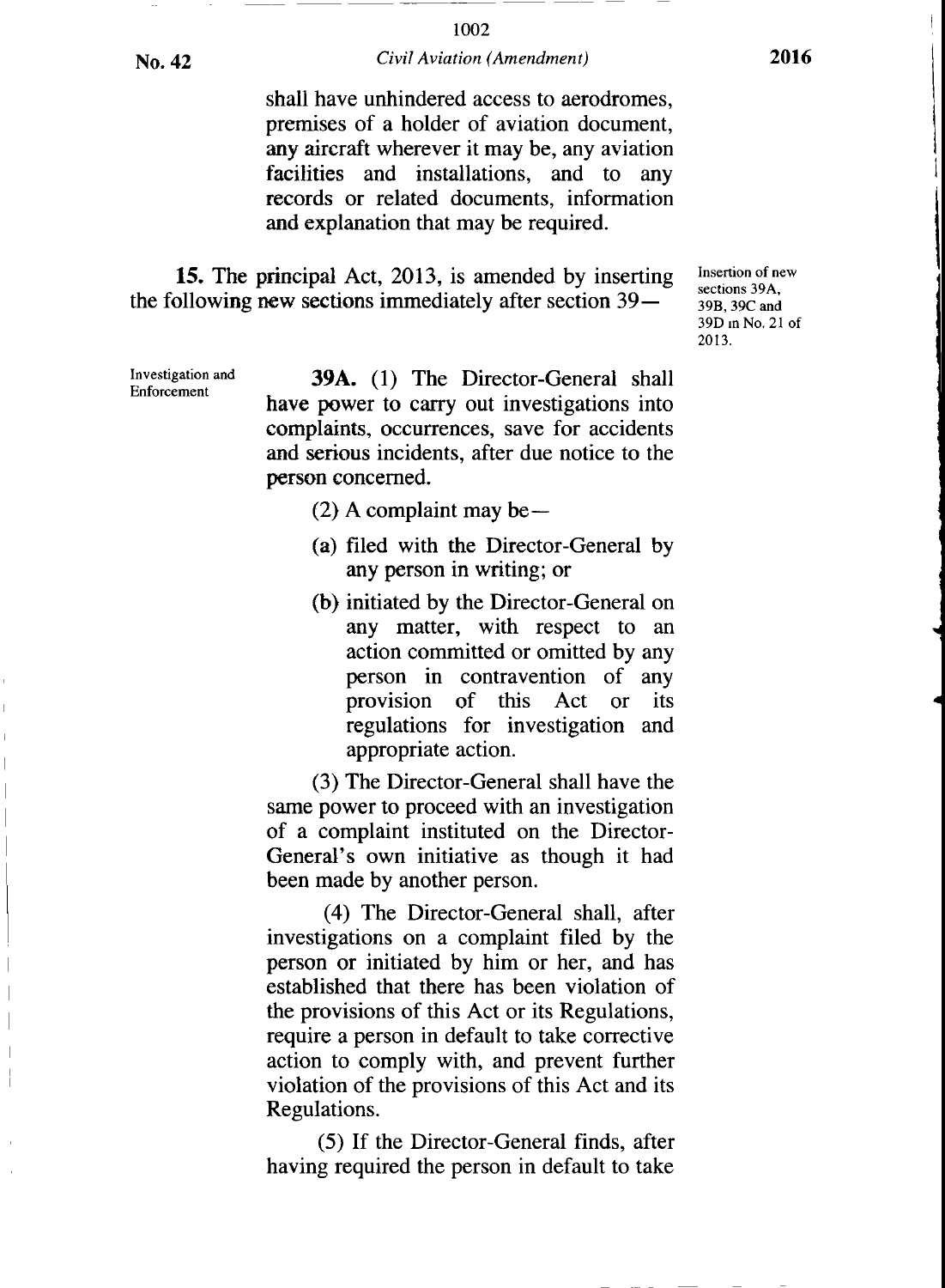#### Civil Aviation ( Amendment )

corrective action under subsection (4) of this section, such person has failed to take corrective action to comply with the provisions of this Act, the Director-General shall, consistent with the provisions of this Act and its Regulations, impose appropriate penalty or refer such violations to the Tribunal.

(6) The trial of any offence under this Act shall be by the Tribunal.

(7) Without prejudice to the provisions of subsection (1), the Director-General may investigate a holder of aviation document if he or she $-$ 

- (a) believes, on reasonable grounds, that it is necessary in the interests of civil aviation safety and security;
- (b) has reasonable grounds to believe that the holder has failed to comply with any conditions of an aviation document or with the requirements of this Act and Regulations made thereunder;
- (c) considers that the privileges or duties for which the aviation document or any other authorisation has been granted are being carried out by the holder in a careless or incompetent manner;
- (d) establishes that the aviation document was eroneously issued based on a mistake, misrepresentation, dishonesty or fraud; or
- (e) considers it necessary to investigate for any other cause in the course of exercising his or her functions under this Act.

(8) If the Director-General is satisfied after such investigation that a person is

2016

rI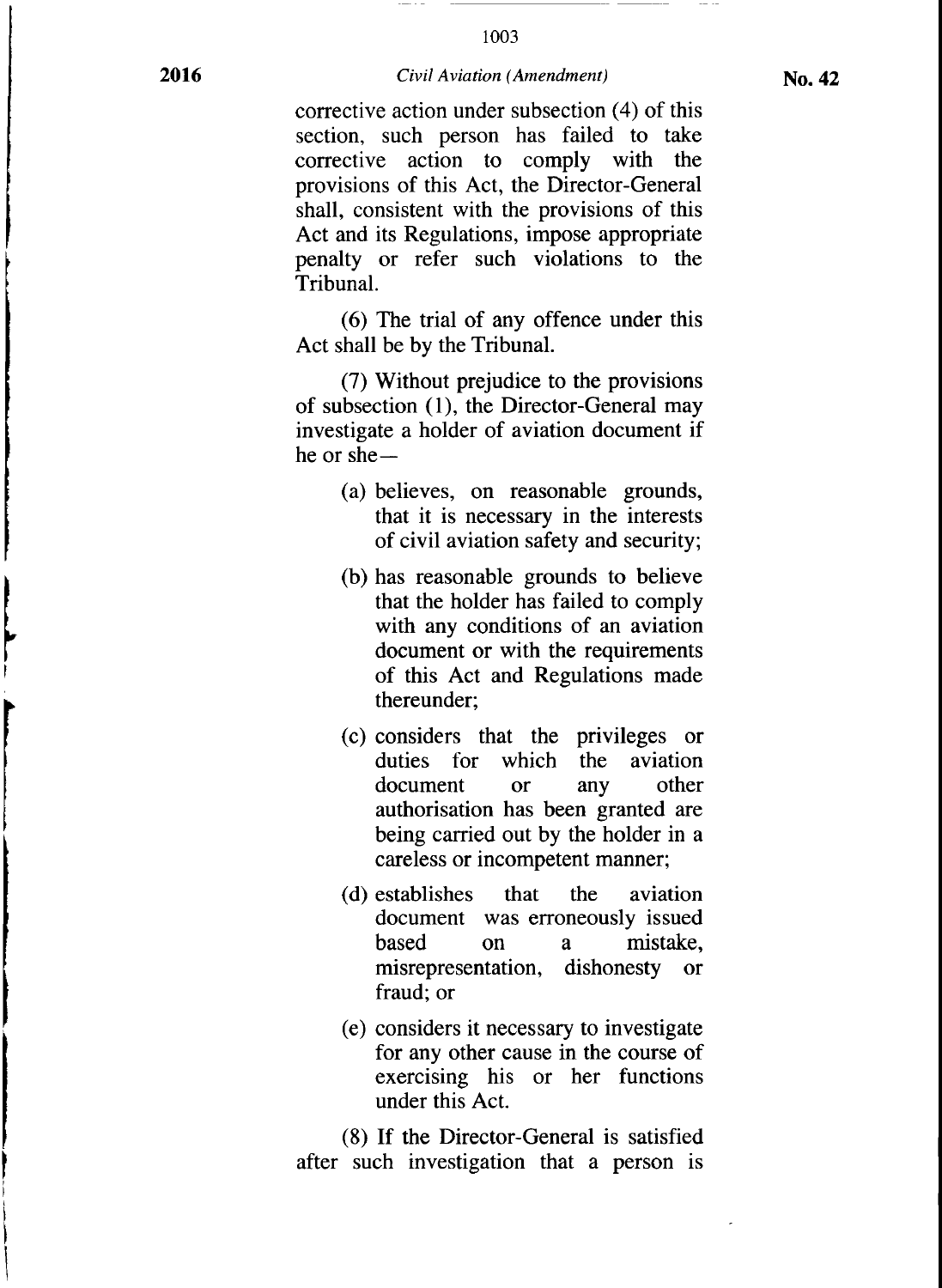violating any provisions of this Act, Regulations, Rules or Orders, as the case may be, he or she shall by order require that person to take such action consistent with the provision of this Act, Regulations, Rules or Orders as may be necessary in his or her opinion to prevent further violation of the provisions of this Act, Regulations, Rules or Orders.

(9) The Director-General shall have power to take all steps reasonably necessary, including issuance of infringement notice as provided for under the Second Schedule, ground any aircraft and to close the premises of any air transport service provider or provider of allied aviation service, in order to ensure compliance with the provisions of this Act, Regulations, Rules and Orders made thereunder.

(10) Where the Director-General issues an infringement notice under subsection (9), the notice shall state the particulars of the violation, the period within which to comply and the attendant penalty for the stated violation.

(ll) A holder of an aviation document or any person aggrieved by any of the matters raised by the infringement notice issued by the Director-General shall have a right to appeal for review to the Director-General within twenty eight days from the time of issuance of the infringement notice.

(12) The Director-General may upon receipt of an appeal consider the grounds for review and may-

- (a) confirm, set aside or vary the order or decision in question;
- (b) exercise any of the powers which could have been exercised by the Authority in the proceedings in connection with which the appeal is brought; or

No. 42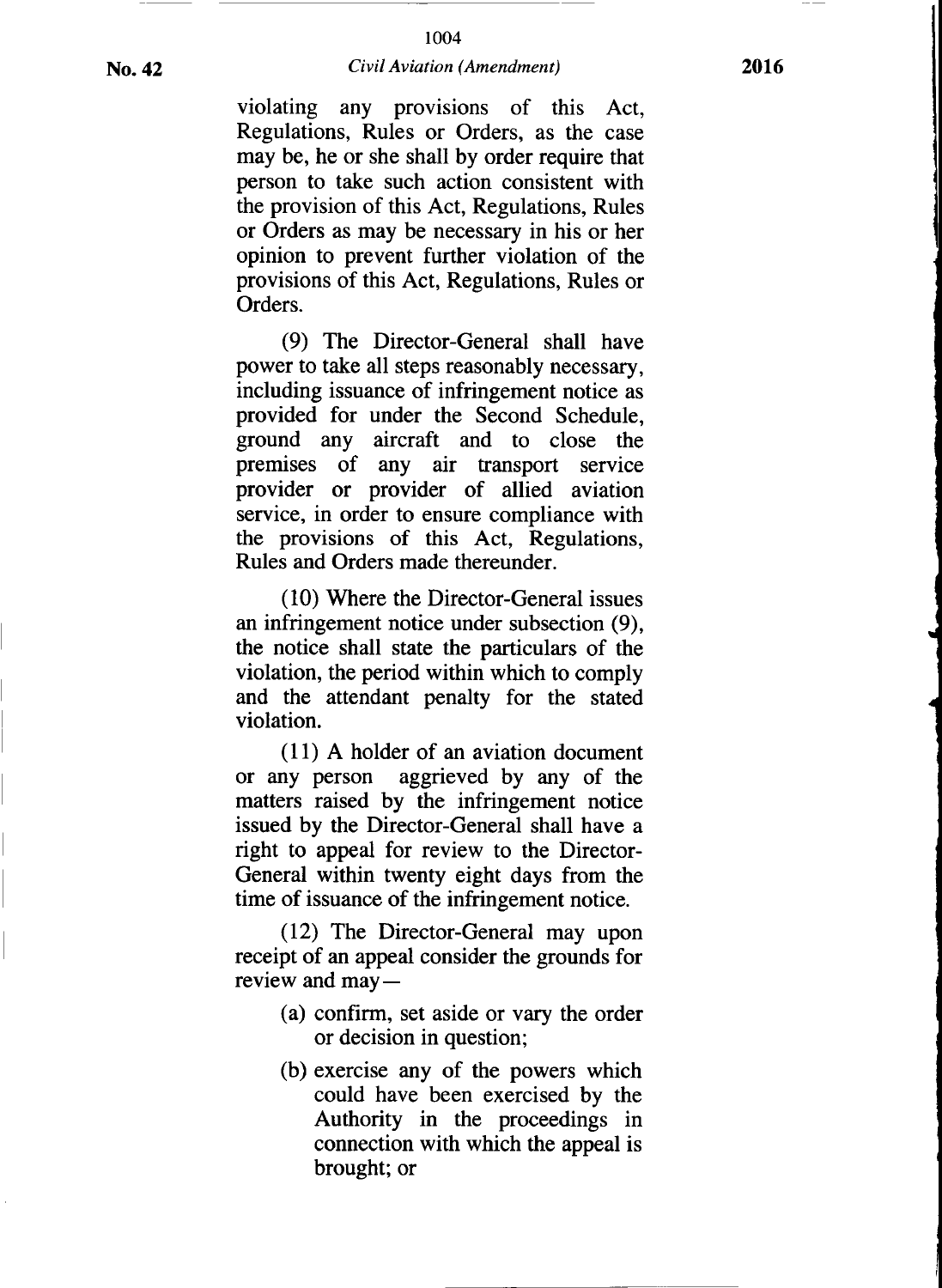1005

(c) make such other order as he may deem just and expedient.

(13) Any person aggrieved by the order of the Director-General under subsection (12) of this section may appeal to the Tribunal in accordance with the relevant provisions of this Act.

Aviation personnel certificates.

39B. (1) Any person having the requisite qualifications may file with the Authority an application for an aviation personnel certificate.

(2) Where the Authority finds, after investigation, that the applicant possesses the proper qualifications for, and is physically able to perform, the duties pertaining to the aviation personnel certificate sought, it shall issue such certificate.

(3) The Authority may consider prior issuance of an aviation personnel certificate by a foreign country that is a member of the International Civil Aviation Organization as satisfactory evidence, in whole or in part, that the applicant possesses the qualifications and physical ability to perform the duties pertaining to the aviation personnel certificate sought.

(4) The certificate may contain such terms and tests of physical fitness as the Authority may determine to be necessary to assure safety in civil aviation.

(5) The Authority may adopt rules to determine the categories and eligibility requirements of certificates to be issued to aviation personnel including personnel in charge of training and inspection of crew members or personnel engaged in the maintenance of aircraft, aircraft engines, propellers and appliances.

(6) The Authority may issue certificate of validation with respect to an aviation personnel certificate issued by another state.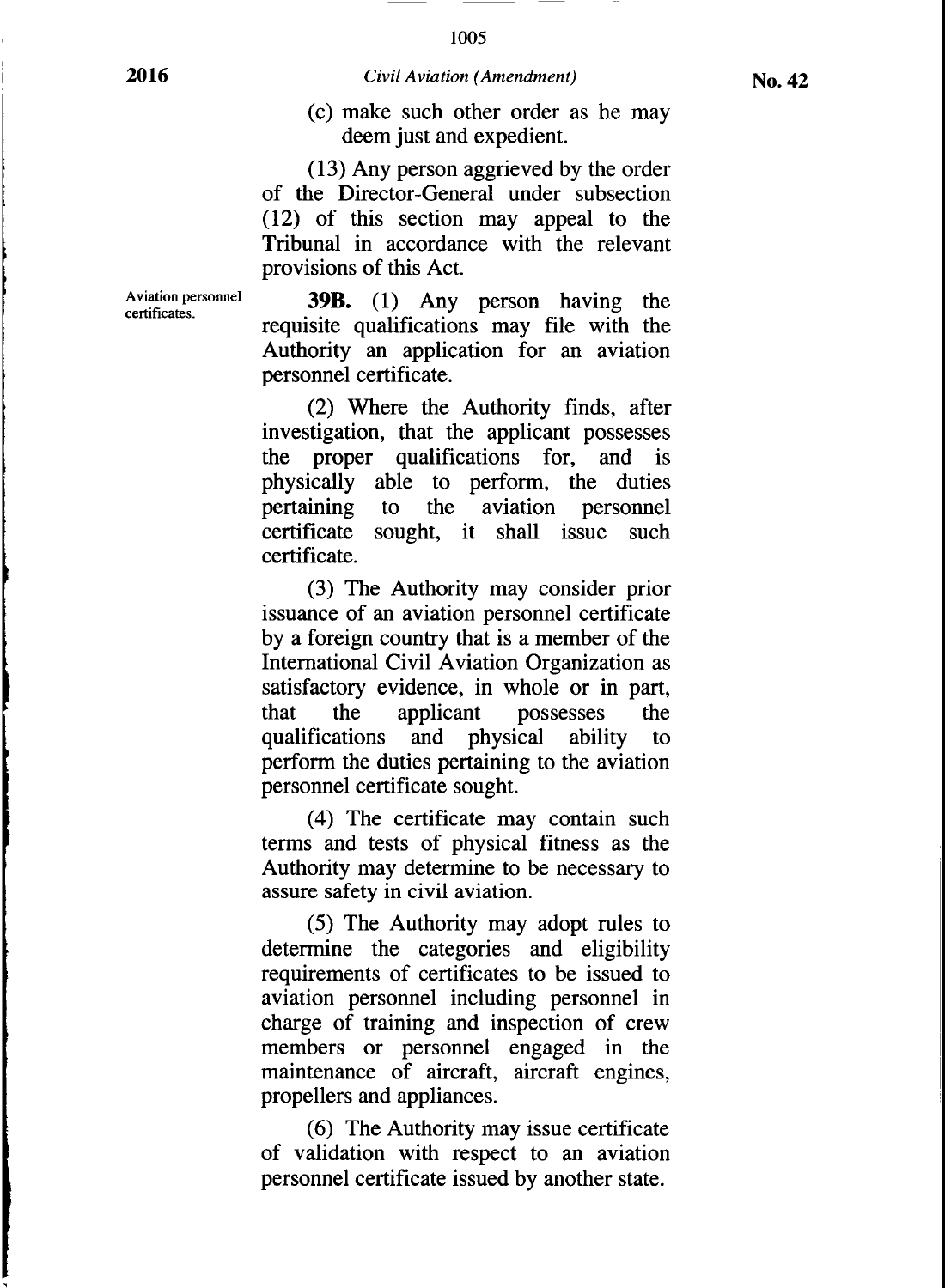(7) A holder of an aviation document or any person affected by this Act shall observe and comply with any rules, orders, directives, circulars, notices, regulation, licence or certificate issued under this Act.

Aircraft in distress.

39C. (1) The Authority shall provide such measures of assistance to aircraft in distress within Kenya as it may consider practicable.

(2) In the provision of the assistance referred in subsection (1), the Authority shall collaborate in coordinated measures which may be recommended from time to time in pursuant to the provisions of the Convention.

(3) The Authority may enter into mutual arrangements with other States in respect to the provision of the assistance and for coordination purposes mentioned in subsections (1) and (2) of this section.

(4) Subject to the control of the Kenyan authorities, the Authority shall permit the owners and operators of the aircraft or authorities of the State in which the Aircraft is registered to provide such measures of assistance as may be necessitated by the circumstances.

Search and Rescue

**39D.** (1) The Authority shall  $-$ 

- (a) establish search and rescue units which shall render such assistance as may be required by any aircraft missing or in distress within the territory of Kenya;
- (b) co-ordinate government offices and other organizations to pool resources and manpower for the conduct of aircraft search and rescue services.

(2) ln the event the aircraft missing or in distress is registered in another State, the Authority may permit the owner of the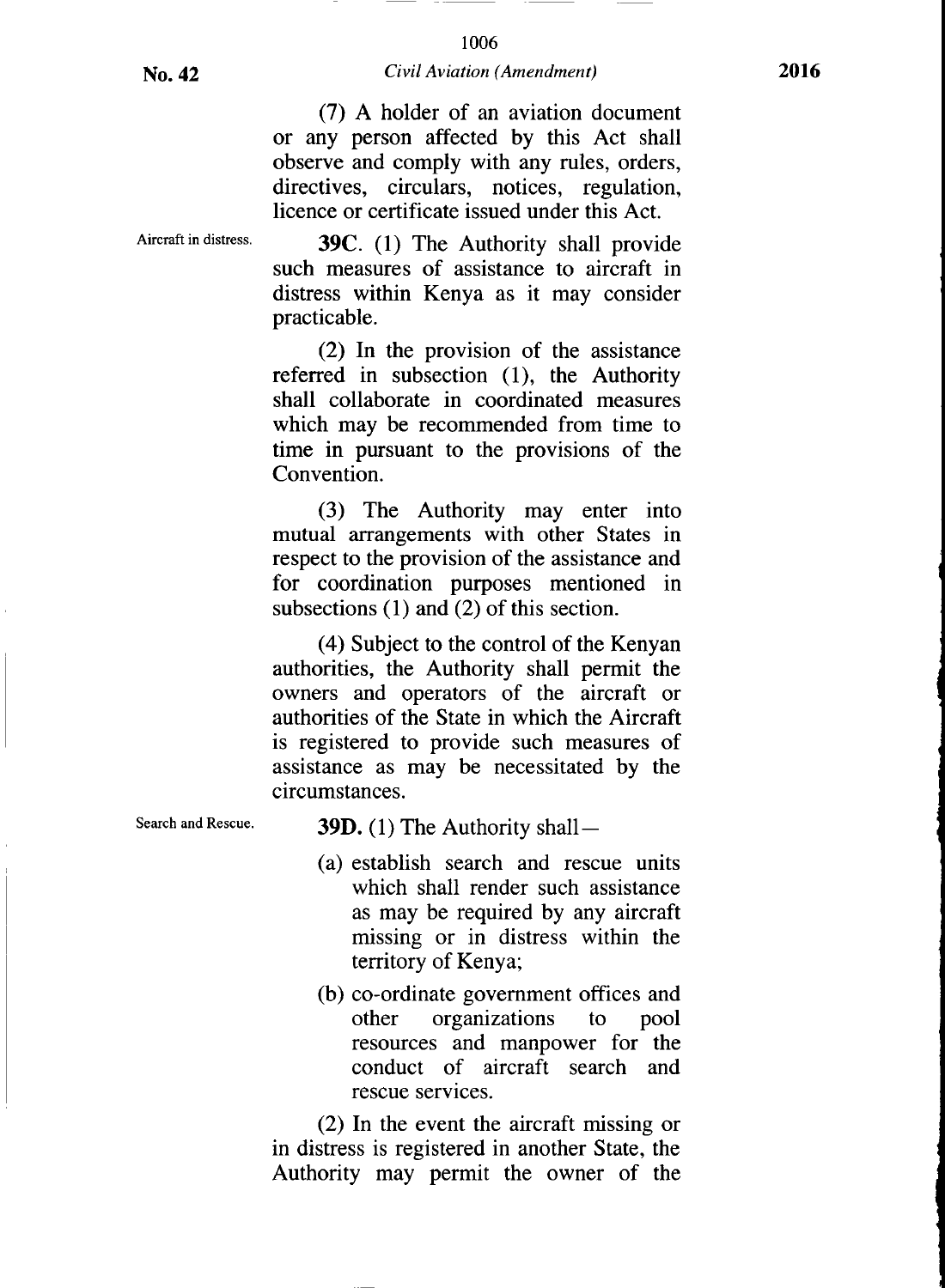1007

aircraft or the authorities of such other State to provide such measures of assistance as may be required under the circumstances, provided that the furnishing of any such assistance shall, at all time, be under the control of the Authority.

(3) The Authority may consider requests by another State or international organization to render search and rescue assistance to aircraft missing or in distress in adjacent territories.

16. Section 43 of the principal Act, 2013, is amended-

(a) by deleting expression "(1)"; and

- (b) by deleting paragraph (b) and substituting therefore the following new paragraph-
	- (b) no immovable or movable property of the Authority or any of its current assets or any vessels, vehicles, aircraft or its equivalent, machinery, fixture or fittings, shall be seized or taken by any person having by law, power to attach or distrain property without the previous written permission of the Director-General.

17. Part III of the principal Act, 2013, is amended in the heading by inserting the words "and security" immediately after the word "safety".

18. Section 46 of the principal Act, 2013 is  $amended-$ 

- (a) in the marginal note, by inserting the words "and security" immediately after the word "safety"; and
- (b) in subsection  $(1)(a)$ , by inserting the words "and security" immediately after the word "safety".

19. The principal Act, 2013, is amended by inserting the following new sections immediately after section 46—

Documents to be **46A.** (1) No person shall fly an aircraft<br>carried on Board. Within the airspace of Kenya unless the following documents are carried on boardAmendment of Part III of No. 2l of 2013.

Amendment of section 46 of No. 21 of 2013.

Insertion of new sections 46A and 46B in No. 2l of 2013.

Amendment of section n 43 of No. 21 of 2013.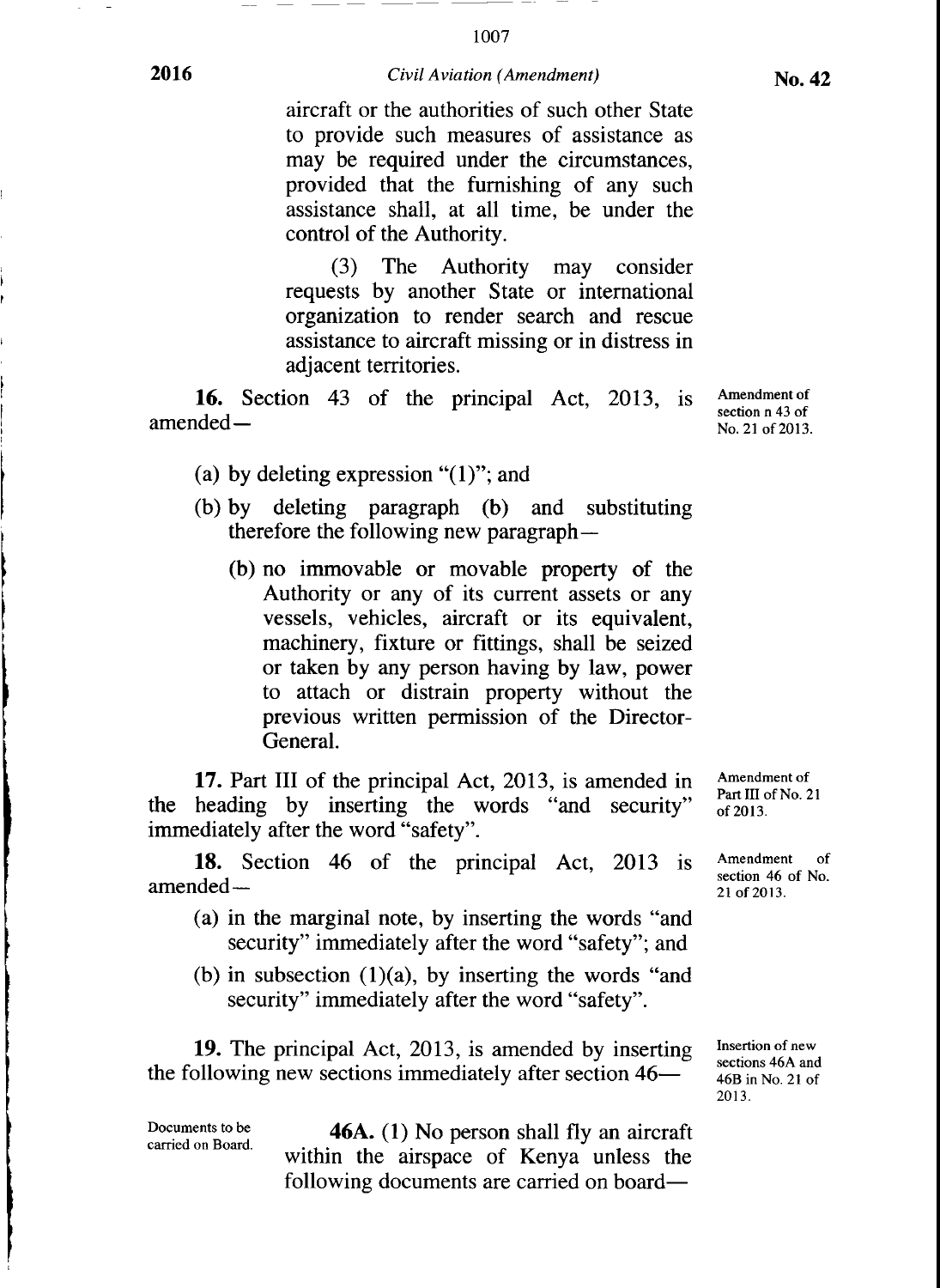- (a) the certificate of registration;
- 
- (b) the certificate of airworthiness;<br>(c) the aviation personnel certificate of each flight crew member;
- (d) the journey logbook;
- (e) the aircraft radio license;
- $(f)$  the passengers list or the cargo manifest, if carried;
- 
- (g) the flight manual; and<br>(h) in case of commercial flight, the air operator certificate.

. aircraft registered in another State shall be (2) Documents carried aboard an in conformity with the requirements of that State, but the Authority shall have the power to require the production of such documents for examination.

Prohibited, **46B.** (1) Any pilot-in-command of an danger areas. aircraft flying over or maneuvering within the Kenyan airspace shall adhere to the air routes as established by the Authority and shall avoid those areas designated as prohibited, restricted or danger areas.

> (2) Any aircraft deviating from an established air route or entering <sup>a</sup> prohibited, restricted or danger area shall be considered as unauthorized operation and pilot-in-command involved in such an unauthorized operation shall take immediate corrective measures to resume the authorized course and shall strictly comply with any special instructions of the competent authorities, including any instruction to land at a designated location.

20. The principal Act, 2013, is amended by repealing section 49 and replacing therefor the following new sectionRepeal and replacement of section 49 of No. 2l of2013.

restricted or

Exemption by the 49. (1) The Director-General may grant Director-General exemption or special authorisation on any civil aviation matter upon an application by